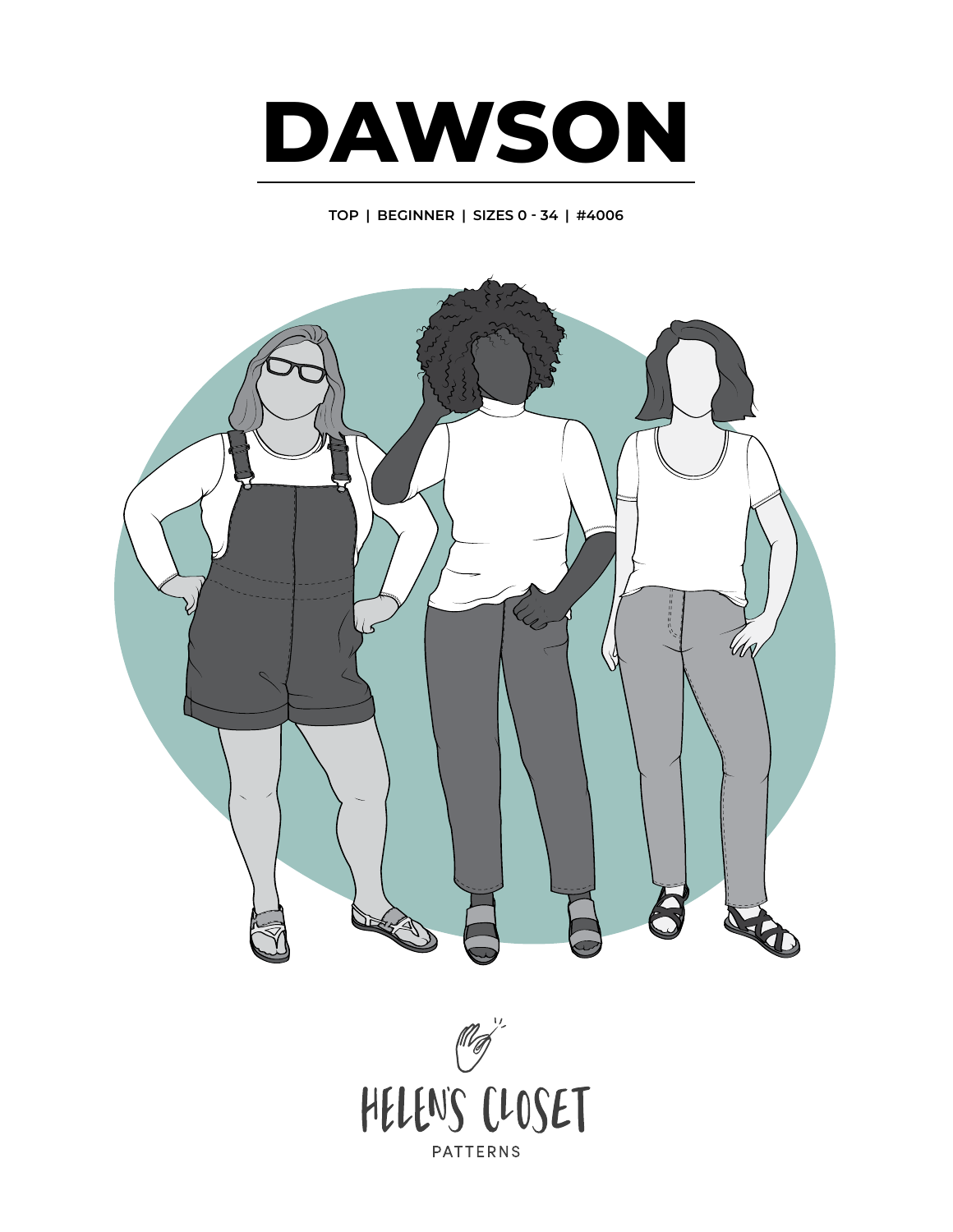

The Dawson Top is designed to be a workhorse in your wardrobe. **Three necklines and three sleeve lengths make nine total combinations of this design.** You can sew a Dawson top for all seasons and countless different styling opportunities. We love this design as a layering top under overalls, dresses, and pinafores. It also looks great paired with your favourite jeans or leggings. Make Dawson in Merino wool for an cozy base layer, or try it in bamboo jersey for a soft and comfy tee. The mock neck view is excellent in a rib knit or sweater knit and can easily be dressed up for office or semi-formal attire. Dawson is quick, easy, and does not require a lot of fabric. This beginner-friendly pattern is one you will surely use again and again!

| <b>Notions</b>     | <b>Difficulty</b> | <b>Sizes</b> | <b>Sewing Skills</b>      |
|--------------------|-------------------|--------------|---------------------------|
| $\cdot$ Thread     | Beginner          | 0-34 US      | Learned                   |
| • Ballpoint needle |                   |              | • Sewing with knit fabric |
|                    |                   |              | • Sewing a knit neckband  |
|                    |                   |              | • Sewing a mock neck      |

## **Fabric Recommendations**

Stretch knits with at least 40% stretch horizontally (cross-grain) and 20% stretch vertically (along the grainline). Cotton jersey, cotton spandex/elastane, bamboo jersey, modal jersey, Merino jersey, Tencel jersey, rib knits, and ITY (Interlock Twist Yarn) knits will work well. Lightweight sweater knits and bamboo French terry will also work well for views A and B, but heavier/bulkier sweater knits are not recommended.

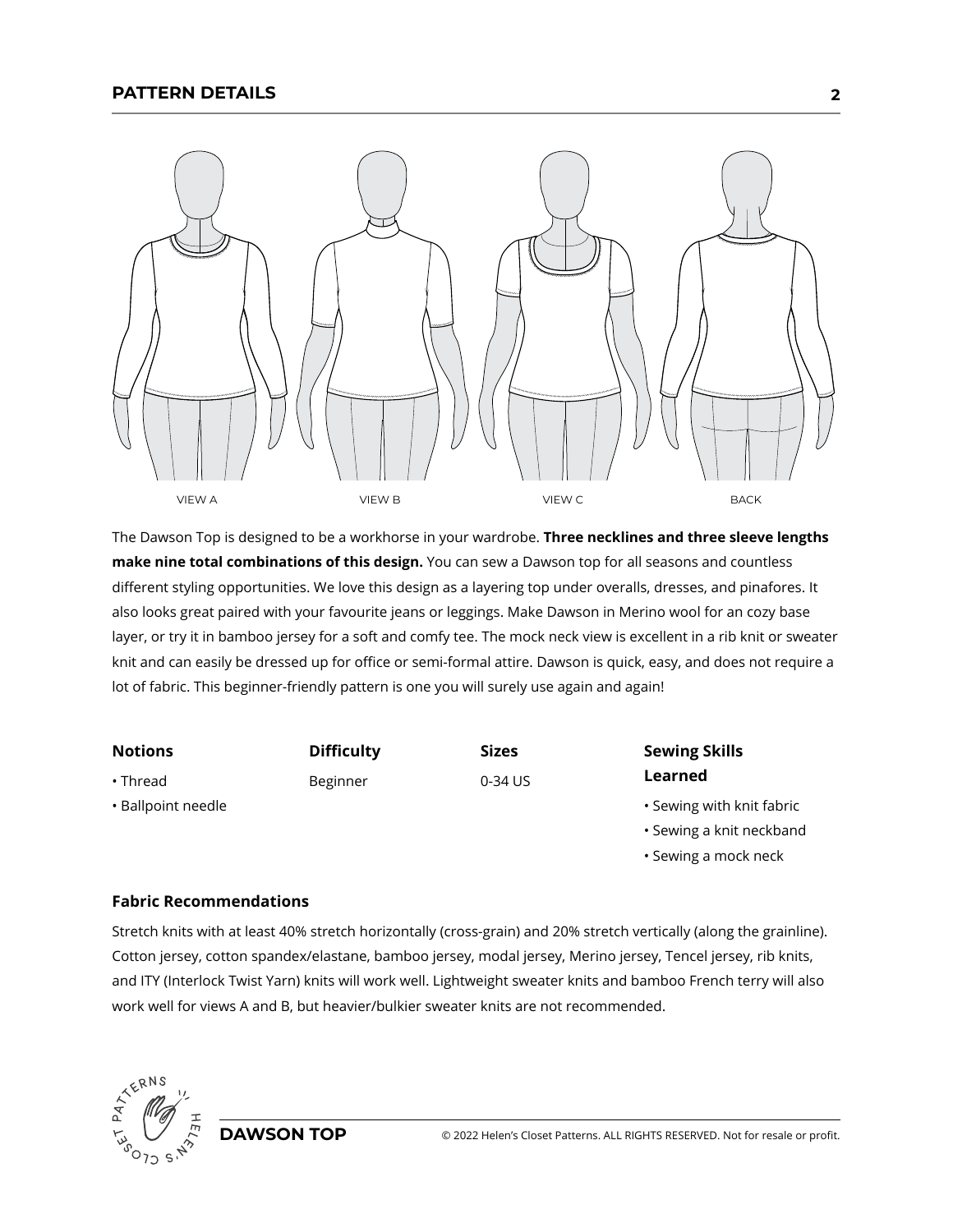Two PDF patterns are provided with different size charts. The first is range 0-22 based on a B-cup block. The second is range 12-34 based on a D-cup block. There is an overlap from sizes 12-22 where you can choose which size range you would like to use.

### **B-Cup Size Range: (0-22)**

inches

|                        | 0  |    |    | 6  | 8  | 10   | 12 | 14 | 16 | 18 | 20 | 22 |
|------------------------|----|----|----|----|----|------|----|----|----|----|----|----|
| <b>High Bust/Chest</b> | 29 | 30 | 31 | 32 | 33 | 34.5 | 36 | 38 | 40 | 42 | 44 | 46 |
| <b>Full Bust/Chest</b> | 31 | 32 | 33 | 34 | 35 | 36.5 | 38 | 40 | 42 | 44 | 46 | 48 |
| <b>Waist</b>           | 24 | 25 | 26 | 27 | 28 | 29   | 30 | 32 | 34 | 36 | 38 | 40 |
| <b>Hips</b>            | 33 | 34 | 35 | 36 | 37 | 38.5 | 40 | 42 | 44 | 46 | 48 | 50 |

centimeters

|                        | 0    |      |      | 6    | 8  | 10   | 12    | 14    | 16    | 18    | 20   | 22    |
|------------------------|------|------|------|------|----|------|-------|-------|-------|-------|------|-------|
| <b>High Bust/Chest</b> | 73.5 | 76   | 78.5 | 81.5 | 84 | 87.5 | 91.5  | 96.5  | 101.5 | 106.5 | 112  | 117   |
| <b>Full Bust/Chest</b> | 78.5 | 81.5 | 84   | 86.5 | 89 | 92.5 | 96.5  | 101.5 | 106.5 | 112   | 117  | 122   |
| Waist                  | 61   | 63.5 | 66   | 68.5 | 71 | 73.5 | 76    | 81.5  | 86.5  | 91.5  | 96.5 | 101.5 |
| <b>Hips</b>            | 84   | 86.5 | 89   | 91.5 | 94 | 98   | 101.5 | 106.5 | 112   | 117   | 122  | 127   |

# **D-Cup Size Range (12-34)**

| inches                 |       |       |       |       |      |       |       |     |     |       |       |       |
|------------------------|-------|-------|-------|-------|------|-------|-------|-----|-----|-------|-------|-------|
|                        | 12    | 14    | 16    | 18    | 20   | 22    | 24    | 26  | 28  | 30    | 32    | 34    |
| <b>High Bust/Chest</b> | 36    | 38    | 40    | 42    | 44   | 46    | 48    | 50  | 52  | 54    | 56    | 58    |
| <b>Full Bust/Chest</b> | 40    | 42    | 44    | 46    | 48   | 50    | 52    | 54  | 56  | 58    | 60    | 62    |
| <b>Waist</b>           | 30    | 32    | 34    | 36    | 38   | 40    | 42    | 44  | 46  | 48    | 50    | 52    |
| <b>Hips</b>            | 40    | 42    | 44    | 46    | 48   | 50    | 42    | 54  | 56  | 58    | 60    | 62    |
| centimeters            |       |       |       |       |      |       |       |     |     |       |       |       |
|                        | 12    | 14    | 16    | 18    | 20   | 22    | 24    | 26  | 28  | 30    | 32    | 34    |
| <b>High Bust/Chest</b> | 91.5  | 96.5  | 101.5 | 106.5 | 112  | 117   | 122   | 127 | 132 | 137   | 142   | 147.5 |
| <b>Full Bust/Chest</b> | 101.5 | 106.5 | 112   | 117   | 122  | 127   | 132   | 137 | 142 | 147.5 | 152.5 | 157.5 |
| <b>Waist</b>           | 76    | 81.5  | 86.5  | 91.5  | 96.5 | 101.5 | 106.5 | 112 | 117 | 122   | 127   | 132   |
| <b>Hips</b>            | 101.5 | 106.5 | 112   | 117   | 122  | 127   | 132   | 137 | 142 | 147.5 | 152.5 | 157.5 |

This pattern has been drafted for a 5'6" (168 cm) tall person

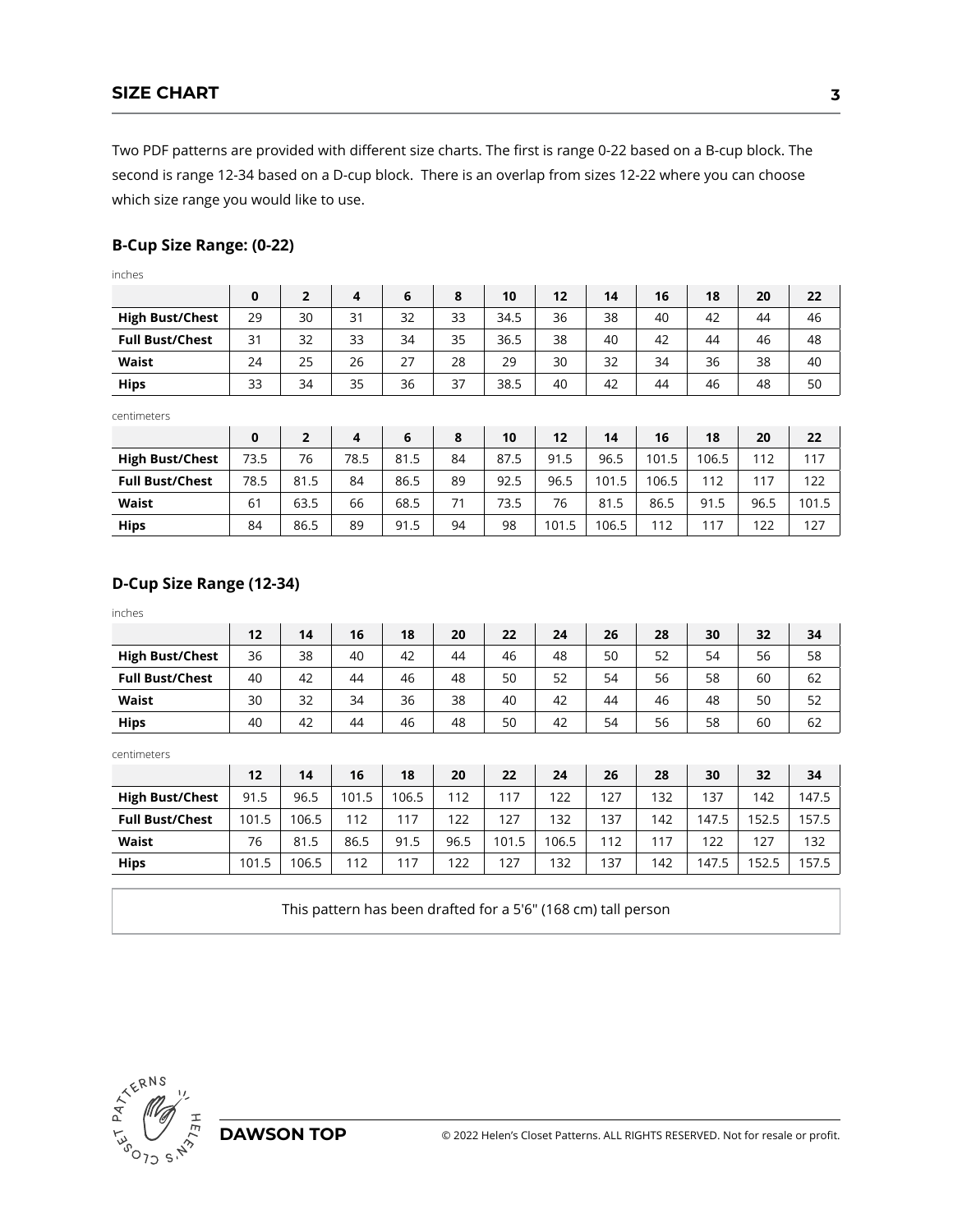## **FINISHED MEASUREMENTS** - INCHES

B-Cup Finished Measurements

|                                | $\mathbf 0$ | $\overline{2}$ | $\overline{\mathbf{4}}$ | 6    | 8    | 10             | 12   | 14   | 16   | 18   | 20   | 22   |
|--------------------------------|-------------|----------------|-------------------------|------|------|----------------|------|------|------|------|------|------|
| <b>Bust/Chest</b>              | 26          | 27             | 28                      | 29   | 30   | 31.5           | 33   | 35   | 37   | 39   | 41   | 43   |
| Waist                          | 24.4        | 25.4           | 26.5                    | 27.4 | 28.4 | 29.9           | 31.4 | 32.4 | 33.4 | 34.4 | 35.4 | 36.4 |
| <b>Hips</b>                    | 30.1        | 31.1           | 32.1                    | 33.1 | 34.1 | 35.6           | 37.1 | 38.1 | 39.1 | 40.1 | 41.1 | 42.1 |
| <b>Bicep</b>                   | 9           | 9.6            | 10.1                    | 10.8 | 11.4 | 12.1           | 12.9 | 13.4 | 14.1 | 14.6 | 15   | 15.5 |
| Length                         | 22.8        | 23             | 23.1                    | 23.5 | 23.8 | 24             | 24.1 | 24.5 | 24.8 | 25   | 25.2 | 25.5 |
| <b>Mock neck Circumference</b> | 10.9        | 11.1           | 11.6                    | 12.1 | 12.5 | 12.9           | 13.4 | 13.8 | 14.1 | 14.6 | 15   | 15.5 |
| Sleeve Length C (short)        | 6.4         | 6.5            | 6.6                     | 6.8  | 6.9  | $\overline{7}$ | 7.1  | 7.3  | 7.4  | 7.5  | 7.8  | 7.9  |
| Sleeve Length B (elbow)        | 10.1        | 10.3           | 10.4                    | 10.5 | 10.6 | 10.8           | 10.9 | 11   | 11.1 | 11.3 | 11.5 | 11.6 |
| Sleeve Length A (long)         | 23.1        | 23.3           | 23.4                    | 23.5 | 23.6 | 23.8           | 23.9 | 24   | 24.1 | 24.3 | 24.4 | 24.5 |
| D-Cup Finished Measurements    |             |                |                         |      |      |                |      |      |      |      |      |      |
|                                | 12          | 14             | 16                      | 18   | 20   | 22             | 24   | 26   | 28   | 30   | 32   | 34   |
| <b>Bust/Chest</b>              | 35          | 37             | 39                      | 41   | 43   | 45             | 47   | 49   | 51   | 53   | 55   | 57   |
| Waist                          | 31.8        | 33.4           | 35.4                    | 37.4 | 39.4 | 41.4           | 43.4 | 45.4 | 47.4 | 49.4 | 51.4 | 56.4 |
| <b>Hips</b>                    | 37.1        | 39.1           | 41.1                    | 43.1 | 45.1 | 47.1           | 49.1 | 51.1 | 53.1 | 55.1 | 57.1 | 59.1 |
| <b>Bicep</b>                   | 12.6        | 13.5           | 14.3                    | 15.3 | 16.1 | 17             | 17.8 | 18.6 | 19.6 | 20.5 | 21.4 | 22.3 |
| Length                         | 24.8        | 25             | 25.3                    | 25.5 | 25.8 | 26             | 26.3 | 26.5 | 26.8 | 27   | 27.3 | 27.5 |
| <b>Mock neck Circumference</b> | 13.4        | 14             | 14.6                    | 14.3 | 16   | 16.6           | 17.3 | 17.9 | 18.5 | 19.3 | 19.9 | 20.5 |
| Sleeve Length C (short)        | 7.3         | 7.8            | 7.9                     | 8    | 8.3  | 8.4            | 8.5  | 8.6  | 8.8  | 8.9  | 9    | 9.1  |
| Sleeve Length B (elbow)        | 11.6        | 11.8           | 11.9                    | 12   | 12.3 | 12.4           | 12.5 | 12.6 | 12.8 | 12.9 | 13   | 13.1 |
| Sleeve Length A (long)         | 23.8        | 23.9           | 24                      | 24.1 | 24.3 | 24.4           | 24.5 | 24.6 | 24.8 | 24.9 | 25   | 25.1 |



The **bust/chest, waist** and **hips** are measured around the body at the bust/chest, waist and the hips respectively. **Bicep** is the circumference of the sleeve at the bicep. **Length** is measured from the middle of the shoulder seam to the bottom of the hem band on the front body. **Mock neck circumference** is measured around the finished mock neck. **Sleeve length** is measured from the top of the sleeve to the end of the hem.

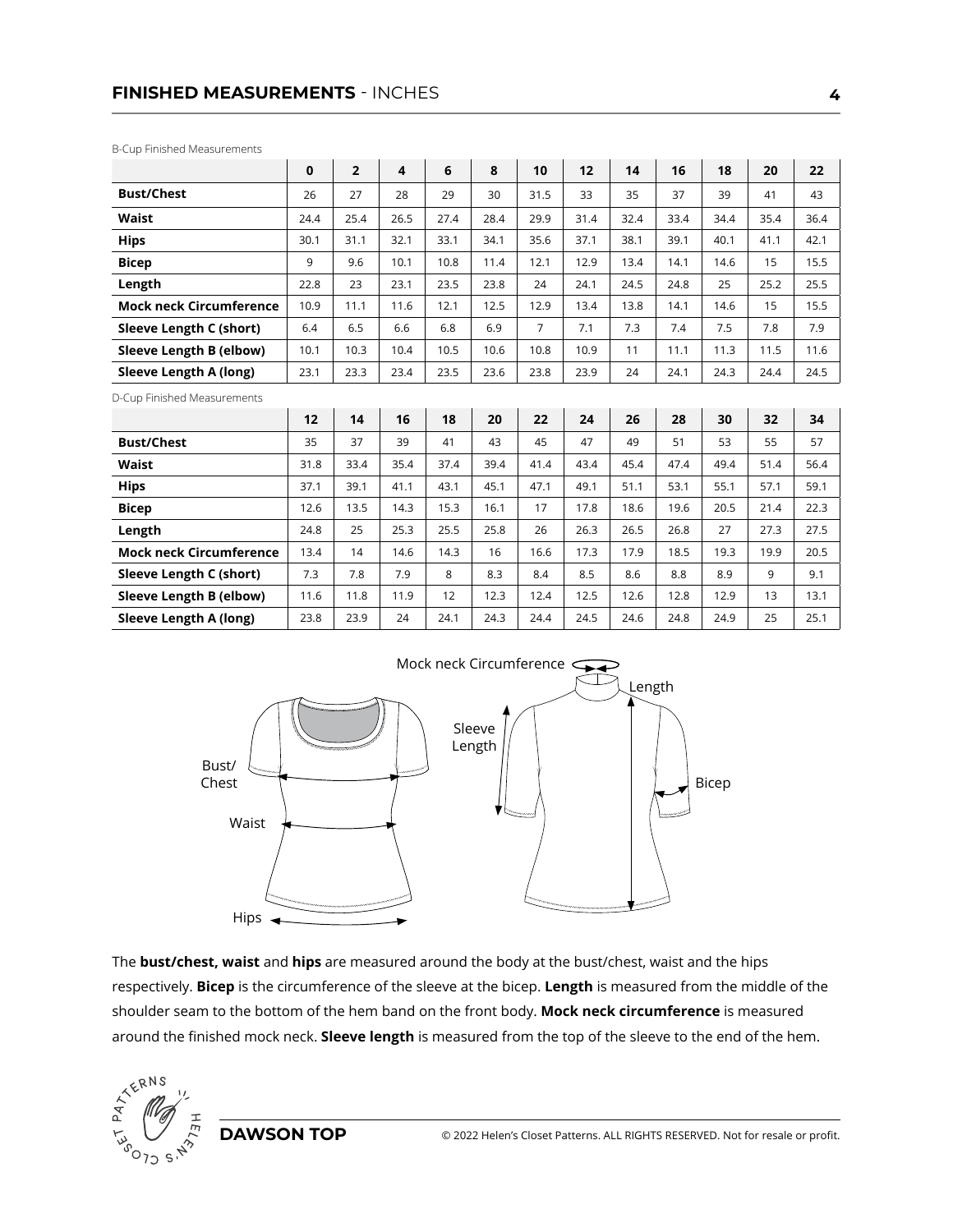## **FINISHED MEASUREMENTS** - CENTIMETERS

B-Cup Finished Measurements

|                                | $\mathbf 0$ | $\overline{2}$ | $\overline{\mathbf{4}}$ | 6     | 8     | 10    | 12    | 14    | 16    | 18    | 20    | 22    |
|--------------------------------|-------------|----------------|-------------------------|-------|-------|-------|-------|-------|-------|-------|-------|-------|
| <b>Bust/Chest</b>              | 66          | 68.5           | 71                      | 73.5  | 76    | 80    | 84    | 89    | 94    | 99    | 104   | 109   |
| <b>Waist</b>                   | 62          | 64.5           | 67                      | 69.5  | 72    | 76    | 79.5  | 82    | 85    | 87.5  | 90    | 92.5  |
| <b>Hips</b>                    | 76.5        | 79             | 81.5                    | 84    | 86.5  | 90.5  | 94.5  | 97    | 99.5  | 102   | 104.5 | 107   |
| <b>Bicep</b>                   | 23          | 24.5           | 25.5                    | 27.5  | 29    | 31    | 33    | 34    | 36    | 37    | 38    | 39.5  |
| Length                         | 58          | 58.5           | 58.5                    | 59.5  | 60.5  | 61    | 61.5  | 62    | 63    | 63.5  | 64    | 65    |
| <b>Mock neck Circumference</b> | 27.5        | 28.5           | 29.5                    | 31    | 32    | 32.5  | 34    | 35    | 36    | 37    | 38    | 39.5  |
| Sleeve Length C (short)        | 16          | 16.5           | 17                      | 17    | 17.5  | 18    | 18    | 18.5  | 18.5  | 19    | 19.5  | 20    |
| Sleeve Length B (elbow)        | 25.5        | 26             | 26.5                    | 26.5  | 27    | 27.5  | 27.5  | 28    | 28.5  | 28.5  | 29    | 29.5  |
| Sleeve Length A (long)         | 58.5        | 59             | 59.5                    | 59.5  | 60    | 60.5  | 60.5  | 61    | 61.5  | 61.5  | 62    | 62    |
| D-Cup Finished Measurements    |             |                |                         |       |       |       |       |       |       |       |       |       |
|                                | 12          | 14             | 16                      | 18    | 20    | 22    | 24    | 26    | 28    | 30    | 32    | 34    |
| <b>Bust/Chest</b>              | 89          | 94             | 99                      | 104   | 109   | 114.5 | 119.5 | 124.5 | 129.5 | 134.5 | 139.5 | 145   |
| <b>Waist</b>                   | 80.5        | 85             | 90                      | 95    | 100   | 105   | 110   | 115.5 | 120.5 | 125.5 | 130.5 | 135.5 |
| <b>Hips</b>                    | 94.5        | 99.5           | 104.5                   | 109.5 | 114.5 | 119.5 | 125   | 130   | 135   | 140   | 145   | 150   |
| <b>Bicep</b>                   | 32          | 34.5           | 36                      | 38.5  | 41    | 43    | 45    | 47.5  | 50    | 52    | 54.5  | 56.5  |
| Length                         | 63          | 63.5           | 64                      | 65    | 65.5  | 66    | 66.5  | 67.5  | 68    | 68.5  | 69    | 70    |
| <b>Mock neck Circumference</b> | 34          | 35.5           | 37                      | 36    | 40.5  | 42    | 44    | 45.5  | 47    | 49    | 50.5  | 52    |
| Sleeve Length C (short)        | 19.5        | 19.5           | 20                      | 20.5  | 21    | 21.5  | 21.5  | 22    | 22    | 22.5  | 23    | 23    |
| Sleeve Length B (elbow)        | 29.5        | 30             | 30                      | 30.5  | 31    | 31.5  | 32    | 32    | 32.5  | 32.5  | 33    | 33.5  |
| Sleeve Length A (long)         | 60.5        | 60.5           | 61                      | 61.5  | 61.5  | 62    | 62    | 62.5  | 63    | 63    | 63.5  | 64    |

### **Pattern Pieces**

- 1 Front
- 2 Back
- 3 Sleeve
- 4 Crew Neck Binding (View A)
- 5 Mock Neck (View B)
- 6 Scoop Neck Binding (View C)